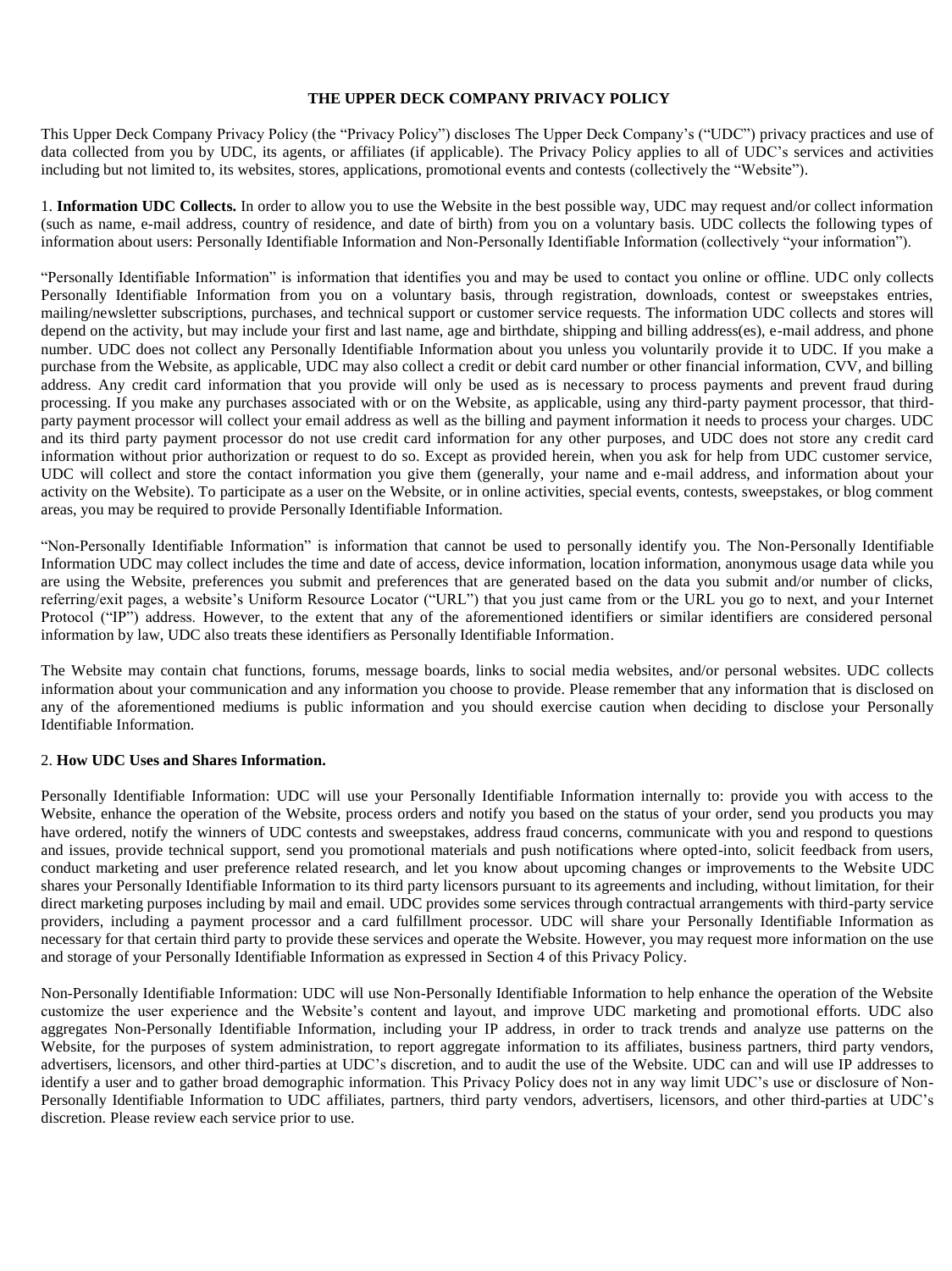Please be aware that, to the extent permitted by law, UDC may access and disclose your information if UDC (a) is required to do so by law or court order or (b) has a good faith belief that such access or disclosure is reasonably necessary to (i) comply with applicable laws, regulations, or legal process; (ii) enforce the UDC Terms and Conditions of Use for the Website (the "Terms"); (iii) respond to claims that your use of the Website has violated rights of UDC or third parties; (iv) respond to your requests for customer service; (v) share such information with its third party licensors, third party vendors, advertisers, licensors, and other third-parties at UDC's discretion per any agreement or obligation; and (vi) troubleshoot software bugs and operational problems. UDC may transfer the information collected through the Website if UDC is acquired by, sold to, or merged with another entity. UDC may also share the information with subsidiaries and affiliated and related entities that provide services on UDC's behalf or in connection with UDC, including allowing UDC to share participant data with applicable third party licensors and data recipients for direct marketing purposes.

Additionally, UDC may use your information to (a) resolve any disputes with regard to other users, your accounts, third parties, or use of the Website, (b) enforce the Terms, (c) detect, prevent, and ameliorate fraud, spam, abuse, security incidents, and other harmful activity, (d) verify or authenticate information or identifications provided by you, (e) send you service or support messages, such as updates, security alerts, and account notifications, (f) provide customer service, (g) enable you to communicate with other Website users, and (h) operate, protect, improve, and optimize the Website. You may opt-out of receiving information from UDC by clicking the "unsubscribe" button in any e-mail you receive or by contacting UDC using the contact information available in Section 14.

3. **Cookies.** "Cookies" are small bits of information that are stored by your computer's web browser. Cookies may tell UDC whether you have visited the Website before and what pages on the Website you have viewed. Generally, Cookies allow UDC's websites, services, applications, and tools to store relevant information in your browser or device and later read that information in order to identify you to UDC's servers or internal systems and improve the user experience on the Website. UDC uses Cookies, pixel tags, local shared objects ("Flash Cookies"), and similar technologies to automatically collect this information. Pixel tags are very small images or small pieces of data embedded in images, also known as "web beacons" or "clear GIFs," that can recognize Cookies, the time and date a page is viewed, a description of the page where the pixel tag is placed, and similar information from your computer or device. Flash Cookies are similar to Cookies except that they can be larger and are downloaded to a computer or mobile device by the Adobe Flash media player. UDC may allow other UDC websites and third parties to place and read Cookies, web beacons, Flash Cookies, and similar technologies to collect information through the Website. For example, UDC's third-party service providers may use these technologies to collect information that helps UDC with traffic measurement, research, and analytics. You can decide if and how your computer will accept a Cookie by configuring your preferences or options in your browser. However, if you choose to reject Cookies, you may not be able to use certain online products, services, or features on the Website. Please note that you may need to take additional steps beyond changing your browser settings to refuse or disable Flash Cookies and similar technologies. Flash Cookies can be controlled through the instructions on Adobe's setting manager page which can be found here: http://www.macromedia.com/support/documentation/en/flashplayer/help/settings\_manager.html. If you choose to refuse, disable, or delete these technologies, some of the functionality of the Website may no longer be available to you. You may occasionally receive cookies from UDC's advertisers. UDC does not control these cookies and they are not subject to this privacy policy. Please consult such third party advertisers' o privacy policies to learn how they collect and use information. You can also learn more about Cookies by visiting www.allaboutcookies.org, which includes additional, useful information on Cookies and how to block cookies using different types of browsers. For more information on advertising using Cookies and how to opt-out of advertising Cookies specifically, please see Section 4 herein.

UDC uses Google Analytics, a web analytics service provided by Google, Inc., located at 1600 Amphitheater Parkway, Mountain View, CA 94043, USA ("Google") Google Analytics uses Cookies, and UDC processes your data based on UDC's overriding legitimate interest to provide easy-to-use website access statistics in a cost-effective manner (pursuant to Article 6 of the General Data Protection Regulation). Google uses this information on UDC's behalf to evaluate your use of the Website, to compile reports on the Website's activity, and to provide UDC with other services related to activity on the Website and internet usage. The IP address sent by your browser as part of Google Analytics will not be merged with other data on Google. You can prevent such storage of Cookies by following the direction above. You may also optout of Google Analytics and prevent Google from collecting your data in connection with Google Analytics by downloading and installing the browser plug-in available at the following link: http://tools.google.com/dlpage/gaoptout.

UDC may use the following social media plug-ins including, without limitation, Facebook, Instagram, Pinterest, YouTube, Discord, Twitter, and other applications. If you visit the Website initially, no Personally Identifiable Information will be transmitted to the provider of the plugin. UDC gives you the opportunity to communicate directly with the provider of the plug-in via the corresponding button. By clicking on the button, the social plug-in will be activated and the plug-in provider receives the information that you have visited UDC's online service. By activating the plug-in, personal data will be transmitted by you to the respective plug-in provider and stored there. Since the plug-in provider carries out the data collection in particular via Cookies, UDC recommends that you delete all Cookies via the security settings of your browser before clicking on the plug-in. UDC has no influence on the collected data and data processing operations, nor is UDC aware of the full extent of the data collection, the purpose of the processing, or the storage periods. UDC does not have the ability delete the data collected by the plugin provider. For more information on the purpose and scope of the data collection and its processing by the plug-in provider, please refer to the privacy statements of the plug-in providers.

4. **Your Information.** In addition to the aforementioned mechanisms, you have the ability to manage the use of your information in the following ways: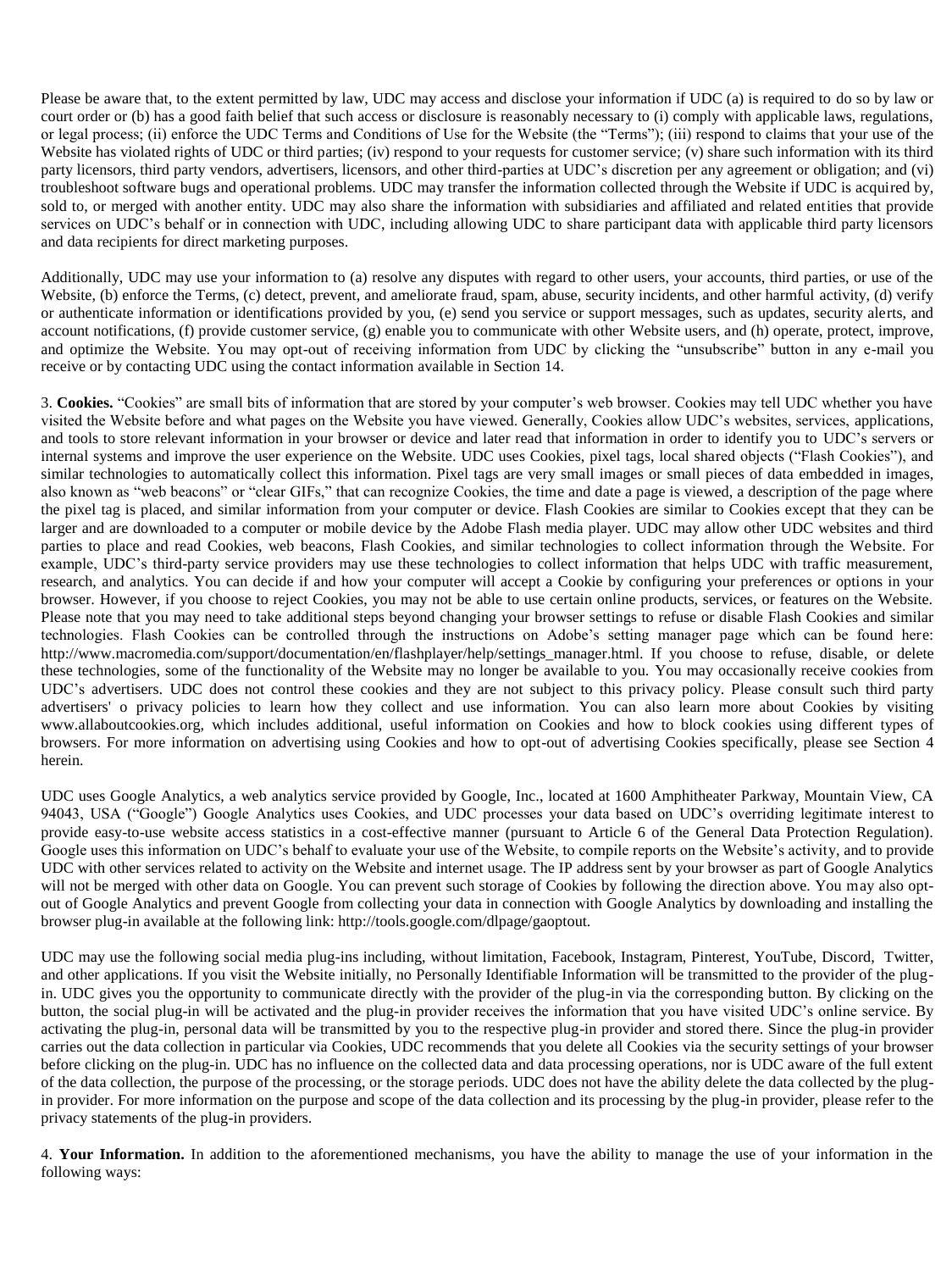(a) If you wish to modify, verify, correct, or update any of your Personally Identifiable Information collected through the Website, you may edit your registered user information in your account settings or contact us using the contact information in Section 14. In accordance with UDC's routine record keeping, UDC may delete certain records that contain Personally Identifiable Information you have submitted through the Website. UDC is under no obligation to store such Personally Identifiable Information indefinitely and expressly disclaims any liability arising out of, or related to, the destruction of such Personally Identifiable Information. It may not always be possible to completely remove or delete all of your information from UDC's databases without some residual data because of backups and other reasons.

(b) You may direct UDC not to share your Personally Identifiable Information with third parties (other than UDC's service providers), not to use your Personally Identifiable Information to provide you with information or offers, and not to send you newsletters, emails, or other communications by modifying your registered user information on your account or contacting us using the contact information in Section 14.

(c) Please note that while you may have the opportunity to opt-out of targeted advertising and you may be able to control the use of Cookies through your web browser as described above, some web browsers may also give you the ability to enable a "do not track" setting. This setting sends a special signal to the websites you encounter while web browsing. Because there currently is no industry standard concerning what, if anything, websites should do when they receive such signals, UDC currently does not take action in response to these signals, but when a final standard is established and accepted, UDC will reassess how to respond to these signals.

5. **Collection and Use of Data in Promotional Activities, Contests, Sweepstakes, and Special Events.** UDC may produce certain promotional activities, contests, sweepstakes, and/or special events with the support of affiliated or non-affiliated sponsors and/or promotional partners in connection with the Website or products featured on the Website. By participating in promotional activities, contests, sweepstakes, or special events and providing any personal contact information, you agree to UDC's collection and usage of your Personally Identifiable Information and acknowledge that you have fully read and accepted this Privacy Policy and the Terms of the promotion, contest, sweepstake, or special event. For each contest, sweepstakes, and/or special event, UDC will post on the applicable website applicable rules for the event, and if necessary, post any supplemental terms and conditions or privacy provisions. Any person who wins a prize (a "Winner") is required to provide their consent to the use of certain additional Personally Identifiable Information, including, but not limited to, use of the Winner's full name, image, voice, likeness and/or biographical information for advertising, trade, and promotional purposes without payment or additional consideration, and without review, approval, or notification. Such information may also be used for advertising, marketing, trade and promotional purposes without further payment or additional consideration, and without review, approval or notification. In order to be awarded a prize, you may be asked to sign a declaration and release that permits UDC and other third parties to use such information. By participating in promotional activities, contests, sweepstakes, or special events and providing any personal contact information, you agree UDC may share your Personally Identifiable Information with UDC's affiliates, partners, third party vendors, advertisers, licensors, and other third-parties at UDC's discretion.

6. **Children's Privacy.** UDC does not direct the Website to users under eighteen (18) years of age ("children"). UDC does not knowingly collect or maintain Personally Identifiable Information or Non-Personally Identifiable Information from children, other than as permitted by law in support of the internal operations. If UDC becomes aware that Personally Identifiable Information of children has been collected, other than for support of the internal operations, UDC will take reasonable steps to remove such information. If a parent or legal guardian believes that his or her child has submitted personal information to UDC, he or she may contact UDC Customer Service at the addresses provided in Section 14 herein.

If you are a citizen of a European Country and under the age of 18, or a citizen of the United States or Canada and under the age of 13, if applicable, any account must be under the supervision of a parent or legal guardian who agrees to be bound by this Privacy Policy and the applicable Website terms and conditions.

7. **How UDC Protects Information.** To protect your information, UDC follows generally accepted industry standards and maintains reasonable safeguards to attempt to ensure the security, integrity, and privacy of the information you have provided. UDC has standard security measures in place, including a firewall-protected server and use of encryption, designed to protect against the loss, misuse, and alteration of the information under UDC's control. Unfortunately however, no system or data transmission over the Internet can be guaranteed to be 100% secure; human errors do occur, so there is always a possibility that there could be unauthorized access to your information. Although UDC strives to protect your information, you acknowledge that: (a) there are security and privacy limitations of the Internet that are beyond UDC's control; (b) the security, integrity, and privacy of any and all information and data exchanged between you and UDC through the Website cannot be guaranteed; and (c) any such information and data may be viewed or tampered with in transit by a third party. Canadian residents: Canadian residents should be aware that their Personally Identifiable Information will be stored on servers located in the United States of America.

8. **Public Safety.** UDC may share your Personally Identifiable Information with necessary agencies or persons in the event UDC, in good faith, believes it will a) prevent physical injury or harm to yourself or members of the public; b) protect the rights, property, or safety of UDC or third parties; and/or c) report a crime or other offensive behavior.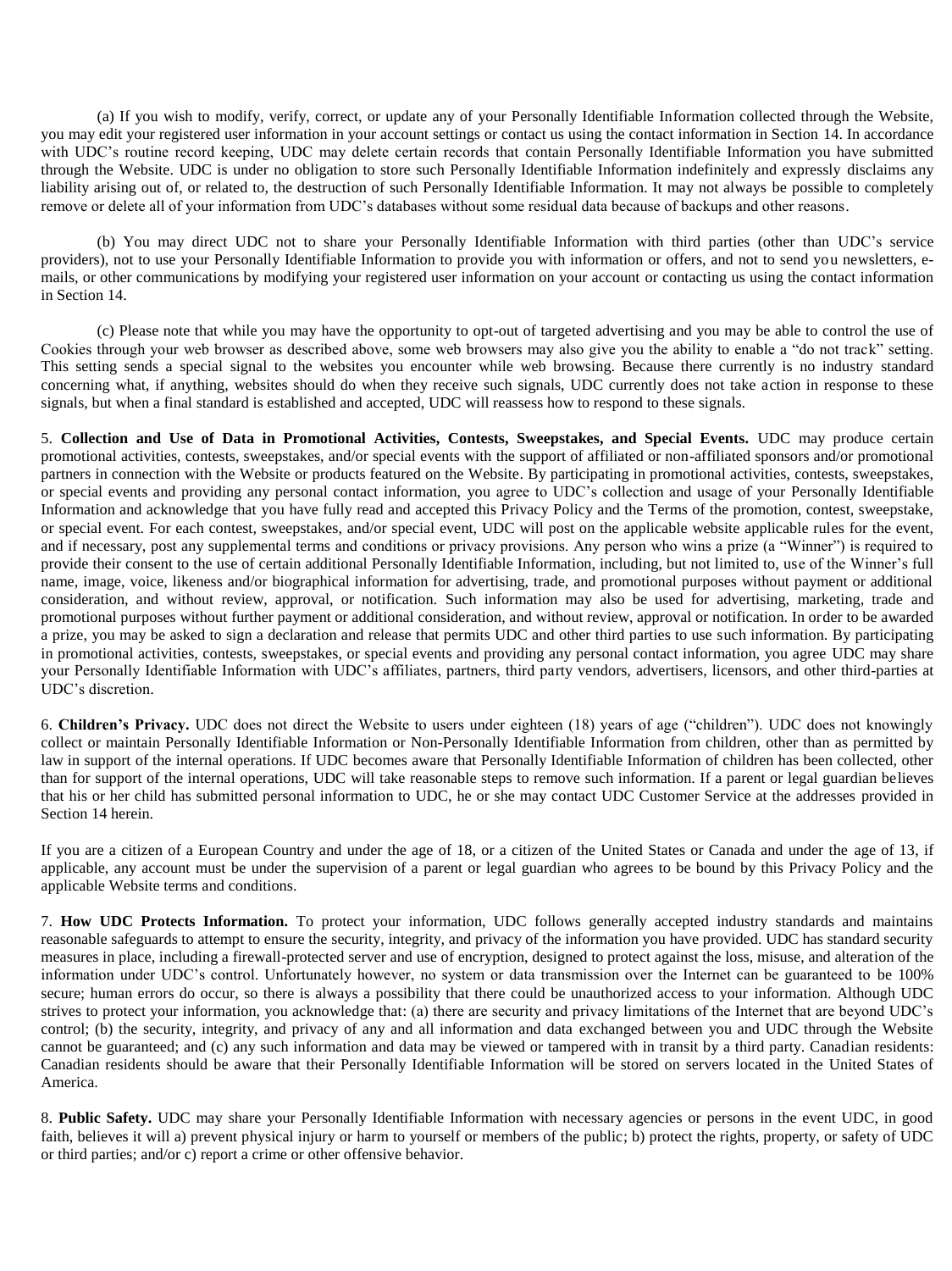9. **GDPR.** The European Union General Data Protection Regulation (Regulation (EU) 2016/679) ("GDPR") provides data subjects within the European Union ("EU") with certain access rights with respect to their personal data. For purposes of the GDPR "personal data" refers to any information that identifies a natural person existing or residing in the EU ("data subject"), or may be used to identify a data subject, such as name, an identification number, location data, an online identifier, or factors specific to a data subject's physical, physiological, genetic, mental, economic, cultural, or social identity. Please note that UDC is the data controller of your personal data. Data subjects' GDPR rights are provided herein and summarized briefly below:

- (a) Basic Information the right to understand who UDC is and how UDC processes a data subject's personal data.
- (b) Access the right to request a summary of the data subject's personal data that is processed by UDC, along with a copy of such personal data.
- (c) Portability the right to request UDC provide a copy of a data subject's personal data in machine readable form for transportation to another controller/processor.
- (d) Rectification the right to request that UDC correct errors or update a data subject's personal data.
- (e) Erasure the right to request that UDC erase personal data in UDC's possession.
- (f) Restriction on Use the right to request that UDC stop processing a data subject's personal data.
- (g) Objection to Use the right to object to UDC's assertion that UDC has a legitimate interest in processing a data subject's personal data.
- (h) Objection to Direct Marketing the right to object to receiving direct marketing materials from UDC and/or its subsidiaries and affiliates.
- (i) Objection to Automated Processing the right to object to UDC's use of personal data to make automated decisions that affect the data subject.

All of the aforementioned requests and objections may be directed to privacy@upperdeck.com. Please note that the data subject access rights described above are not absolute, and in many cases are subject to exceptions or other restrictions. If UDC determines that a request is invalid or does not correspond with the data subject access rights provided by GDPR, UDC will inform the data subject of such determination promptly upon reaching that conclusion.

Pursuant to the GDPR, as a data subject, you may request UDC erase the personal data held by UDC by contacting us through <http://upperdeck.com/requests/>, along with the requirements stated in Section 4(b). Under Article 17 of the GDPR, data subjects have the right to request the erasure of their personal data if one of the following grounds applies:

- (a) The personal data is no longer necessary for the purpose collected;
- (b) The data subject withdraws consent to UDC's processing activities and no other legal justification for processing applies;
- (c) The data subject is objecting under Article 21(1) of the GDPR to;
	- 1. Processing that is necessary for UDC to perform a task in the public interest under Article 6(1)(e) of the GDPR or in the exercise of UDC's official authority; and
	- 2. There are no overriding legitimate grounds to process the personal data.
- (d) The data subject is objecting under Article 21(1) of the GDPR to;
	- 1. Processing that is necessary to pursue UDC's or a third party's legitimate interests under Article  $6(1)(f)$  of the GDPR; and
	- 2. There are no overriding legitimate grounds to process the personal data.
- (e) The data subject is objecting under Article 21(2) of the GDPR to processing for direct marketing purposes;
- (f) UDC unlawfully processed a data subject's personal data;
- (g) EU law requires UDC to erase a data subject's personal data to comply with a legal obligation; or
- (h) UDC collected the personal data in the context of offering online services to children under Article 8(1) of the GDPR.

However, the right to erasure is not required under the GDPR, to the extent that data processing is necessary:

- (a) for exercising the right of freedom of expression and information;
- (b) for compliance with a legal obligation which requires processing by EU or EU member state law to which UDC is subject or for the performance of a task carried out in the public interest or in the exercise of official authority vested in UDC;
- (c) for reasons of public interest in the area of public health in accordance with points (h) and (i) of Article 9(2) GDPR as well as Article 9(3) GDPR;
- (d) for archiving purposes in the public interest, scientific or historical research purposes, or statistical purposes in accordance with Article 89(1) GDPR in so far as the right referred to in paragraph 8.3.1 is likely to render impossible or seriously impair the achievement of the objectives of that processing; or
- (e) for the establishment, exercise or defense of legal claims.

Pursuant to the GDPR, data subjects may request confirmation from UDC regarding whether or not UDC has processed their personal data. If your personal data has been processed, as a data subject you may request the following information:

- (a) The purposes for which the personal data have been processed;
- (b) The categories of personal data that have been processed;
- (c) The recipients and/or the categories of recipients to whom your personal data have been or are still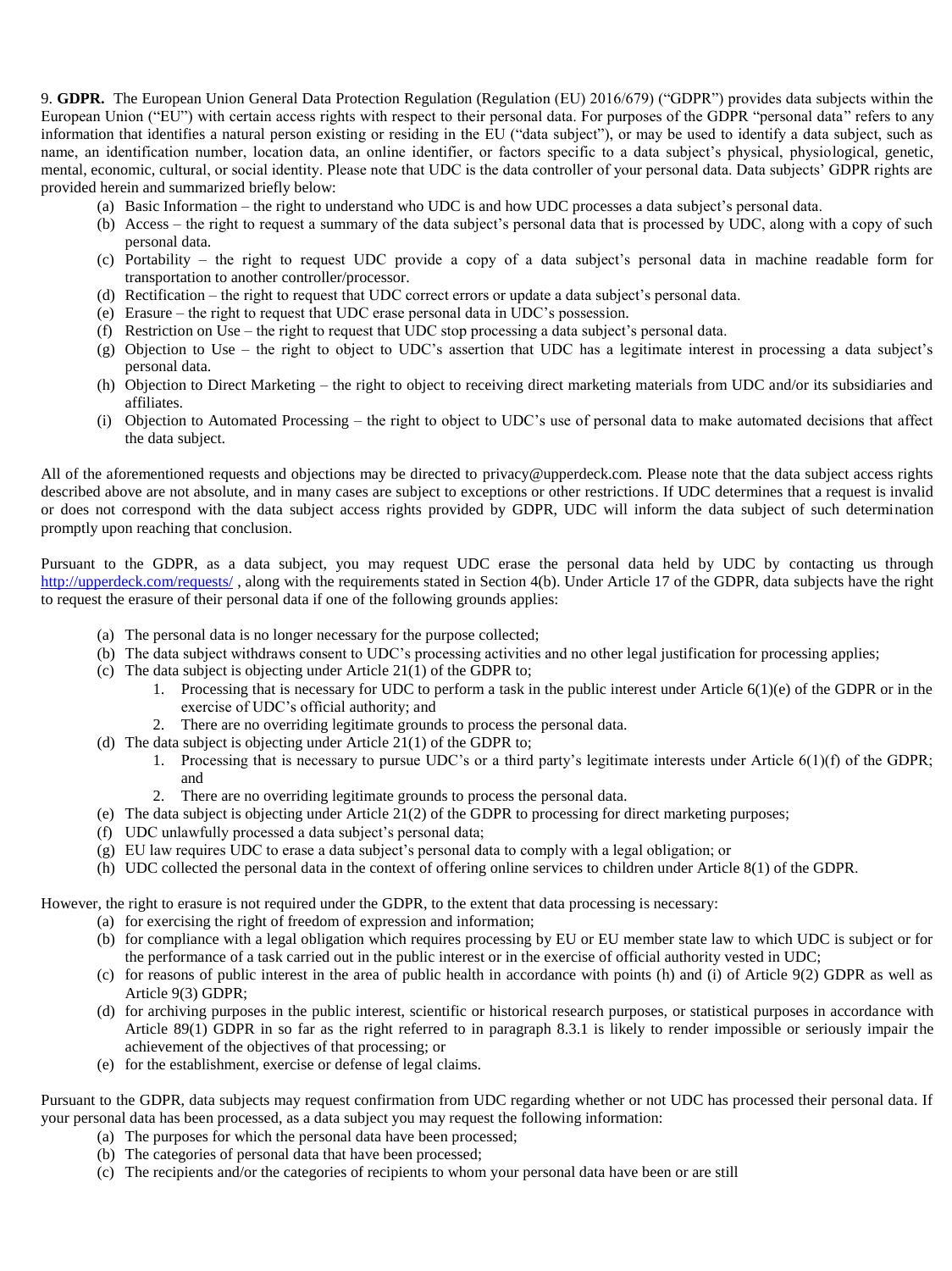being disclosed;

- (d) The planned duration of storage of your personal data or, if specific information is not available on this, criteria for specifying the duration of storage;
- (e) The existence of the right to lodge a complaint to a supervisory authority;
- (f) All available information on the origin of the personal data, if the personal data was not collected from you; and
- (g) The existence of automated decision-making including profiling as per Article 22(1) and (4) of the GDPR, and at least in these cases, meaningful information on the logic involved and the consequences and intended effects of this kind of processing for you.

Data subjects also have the right to request information about whether or not their personal data has been transmitted to another country or an international organization. Such requests may be directed to tprivacy@upperdeck.com.

Data subjects shall have the right to request UDC to restrict processing of personal data if one of the following conditions is met:

- (a) the data subject contests the accuracy of the personal data for a period enabling UDC to verify the accuracy of the personal data; (b) the processing is unlawful and the data subject opposes the erasure of the personal data, but wants it to be restricted;
- (c) UDC no longer needs the personal data for the purposes of the processing, but the data subject requires it the establishment, exercise or defense of a data subject's legal claims; or
- (d) The data subject objected to processing pursuant to Article 21(1) GDPR pending the verification whether the legitimate grounds of UDC override those of the data subject.

As the data controller, UDC may process and retain your personal information on UDC's servers in the United States. In order to provide data subjects with access to and use of the Website and the ability to make purchases, and utilize other functionality on the Website, and allow third party data processors have access to and process your personal data. Third party data processors include service providers, hosting providers, data storage providers, and other technical partners who help UDC administer the Website, or process the data submitted to the Website.

Where a data subject requests the erasure of their personal data pursuant to the terms in this Privacy Policy, all related accounts and the contents in each account will be permanently unrenderable and inaccessible. Following such requests, UDC is not responsible for any damages or loss pursuant to the deletion or loss of your personal data or account contents.

## **10. Privacy Notice for California Residents**

## **Effective Date:** January 1, 2020

## **Last Revised**: May 29 2020

This California Privacy Notice ("Notice") explains what data UDC and its agents and affiliates (if applicable) collect from you through our interactions with you and through our products, services, events, and programs, including our websites, apps and digital platforms. This Notice applies only to California consumers as required by the California Consumer Privacy Act of 2018 ("CCPA") and supplements UDC's privacy policies.

UDC may change this Notice. Any changes will become effective when posted and your use of any service provided by UDC following these changes means that you accept them. We recommend that you regularly review this Notice when using UDC's services.

## **Personal Information We Collect**

When we say "Personal Information" in this Notice, we mean information that identifies, relates to, describes, is reasonably capable of being associated with, or could reasonably be linked, directly or indirectly, to you. It does not include publicly available information, deidentified, or aggregated consumer information, or information that cannot reasonably be linked to you.

The following categories of personal information may have been collected by us from our consumers within the last twelve (12) months:

| Category                                       | <b>Examples</b>                                                                                                                                                                                                                                                                  |
|------------------------------------------------|----------------------------------------------------------------------------------------------------------------------------------------------------------------------------------------------------------------------------------------------------------------------------------|
| Identifiers.                                   | A name, alias, postal address, online identifier like usernames or screen ames, Internet Protocol<br>address, email address, Social Security number, driver's license number, passport number, or other<br>similar identifiers, insurance numbers, bank and credit card numbers. |
| Commercial information.                        | Records of personal property, products or services purchased, obtained, or considered, or other<br>purchasing or consuming histories or tendencies.                                                                                                                              |
| Internet or other similar<br>network activity. | Browsing history, search history, information on a consumer's interaction with a website,<br>application, or advertisement.                                                                                                                                                      |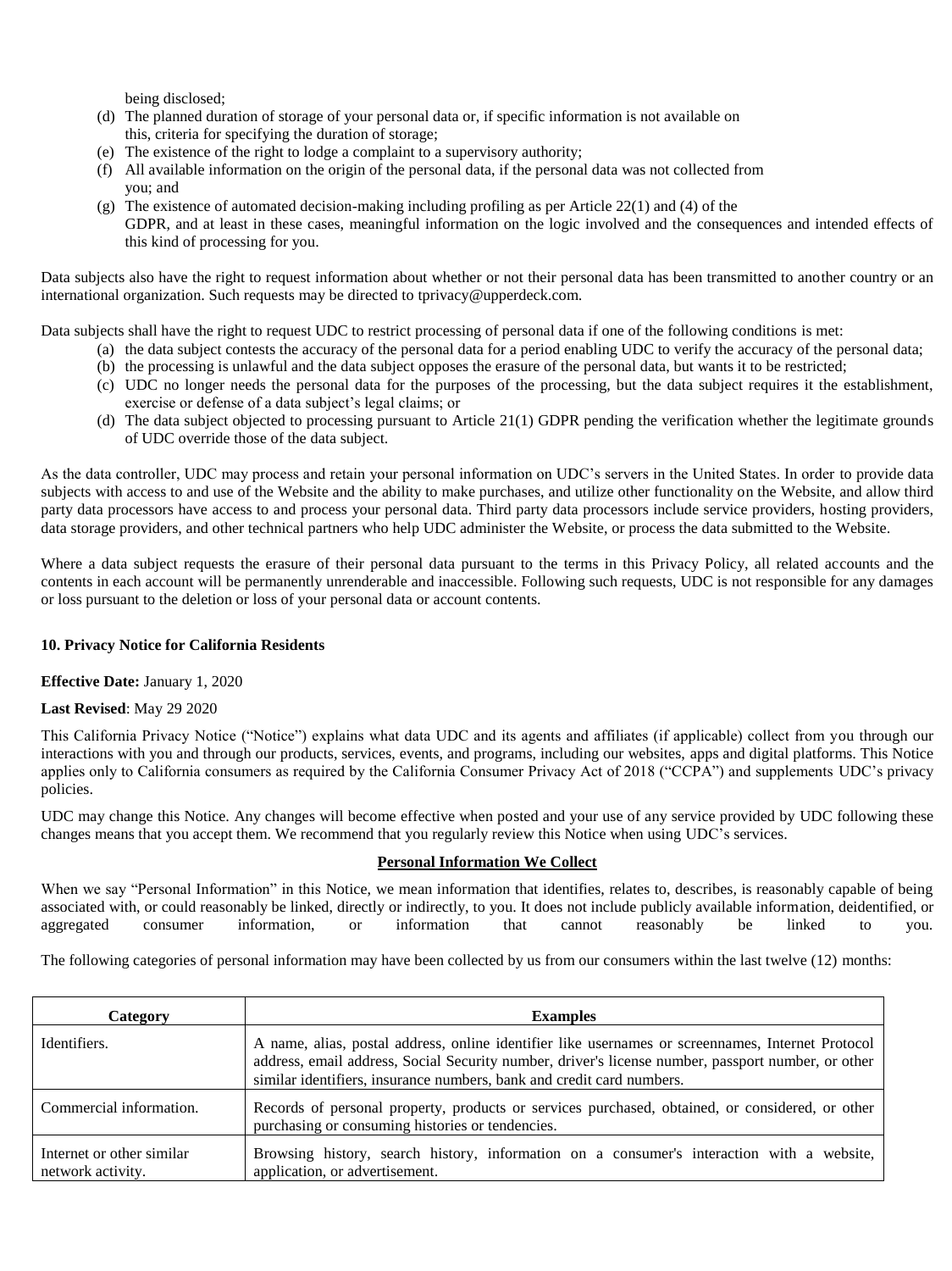| G. Geolocation data.                                 | Physical location or movements.                                                                                                                                    |
|------------------------------------------------------|--------------------------------------------------------------------------------------------------------------------------------------------------------------------|
| Professional or employment-<br>related information.  | Current or past job history or performance evaluations.                                                                                                            |
| Inferences drawn from other<br>personal information. | Profile reflecting a person's preferences, characteristics, psychological trends, predispositions,<br>behavior, attitudes, intelligence, abilities, and aptitudes. |

Our website may obtain the categories of personal information listed above from the following categories or sources:

- Directly from you. For example, from forms you complete or products you purchase, receive, or redeem.
- From your devices (i.e. passively from you). For example, from observing your actions on our websites.
- From third parties. For example, from our licensors, vendors, suppliers, and advertisers; from social media or other websites.

#### **Use of Personal Information**

We may use, sell, or disclose the personal information we collect for one or more of the following purposes:

- To fulfill or meet the reason you provided the information. For example, if you provide your personal information to redeem a product, we will use that information to process your payment and facilitate delivery. We may also save your information to facilitate new product orders or process returns.
- To provide, support, personalize, and develop our website and products.
- To create, maintain, customize, and secure your account with us.
- To process your requests, purchases, transactions, and payments and prevent transactional fraud.
- To provide you with support and to respond to your inquiries, including to investigate and address your concerns and monitor and improve our responses.
- To personalize your experience with our websites and to deliver content and product offerings relevant to your interests, including targeted offers and ads through our websites, third-party sites, and via email or text message (with your consent, where required by law).
- To help maintain the safety, security, and integrity of our websites, products, databases and other technology assets, and business.
- For testing, research, analysis, and product development, including to develop and improve our websites and products.
- To respond to law enforcement requests and as required by applicable law, court order, or governmental regulations.
- As described to you when collecting your personal information or as otherwise set forth in the CCPA.
- To evaluate or conduct a merger, divestiture, restructuring, reorganization, dissolution, or other sale or transfer of some or all of our assets, whether as a going concern or as part of bankruptcy, liquidation, or similar proceeding, in which personal information held by us about our website and/or consumer is among the assets transferred.

# **Sharing Personal Information**

For business purposes, we may disclose your personal information to third parties. When we disclose personal information for a business purpose, we enter a contract that describes the purpose and requires the recipient to both keep that personal information confidential and not use it for any purpose except performing the contract. The CCPA prohibits third parties who purchase the personal information we hold from reselling it unless you have received explicit notice and an opportunity to opt-out of further sales.

We may share your personal information with the following third parties: third party vendors, contractors, advertisers, licensors, service providers, business partners, and affiliated entities.

## **Your Rights and Choices**

This section describes California residents' rights under the CCPA and how you can exercise them with UDC.

## *Right to Know*

You can request what personal information we have collected, used, disclosed, and sold about you in the preceding 12 months. Once we receive and confirm your verifiable consumer request, we will disclose to you:

- The categories of personal information we collected about you.
- The categories of sources for the personal information we collected about you.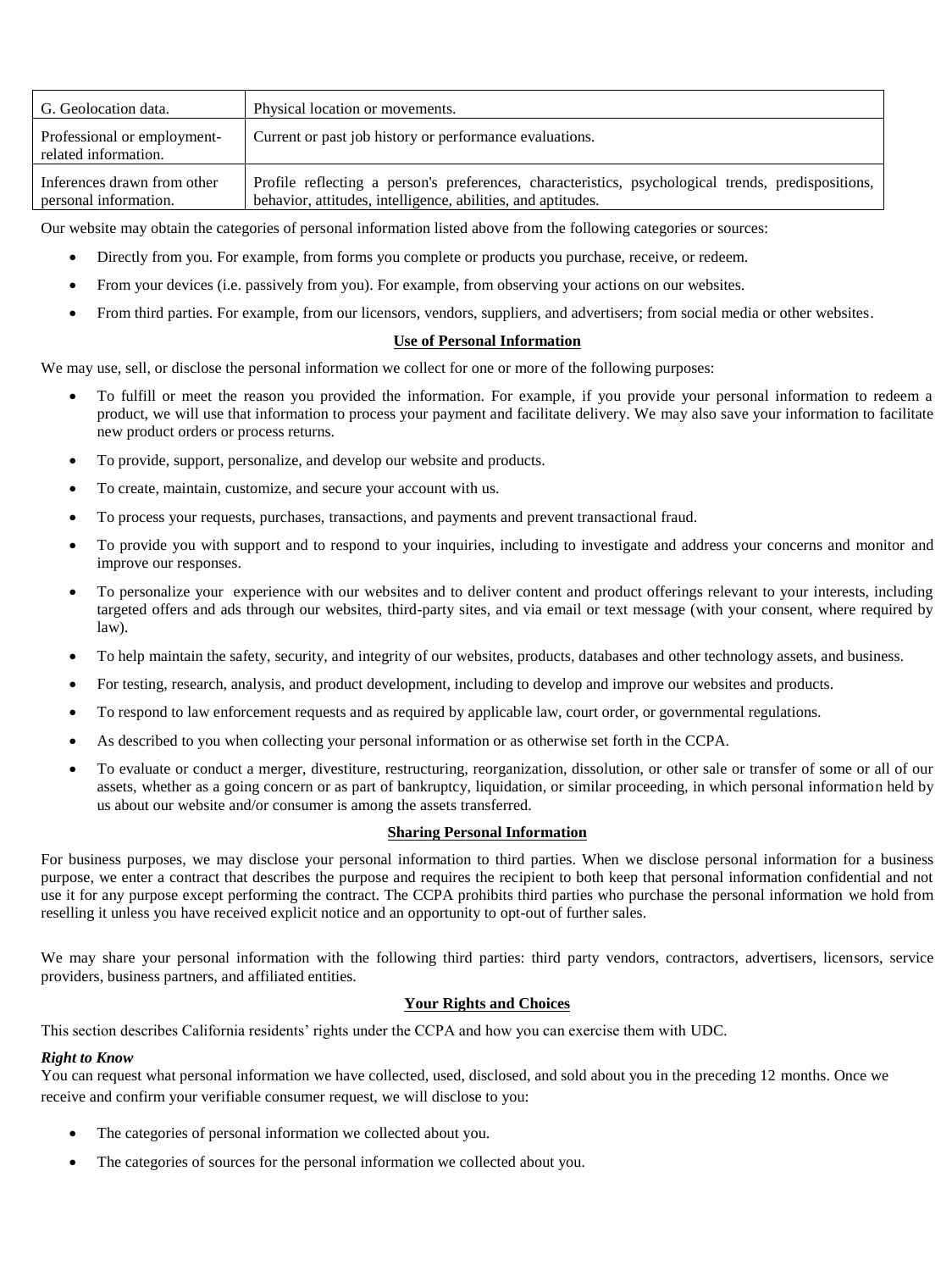- Our purpose for collecting or selling that personal information.
- The specific pieces of personal information we collected about you (also called a data portability request).
- The categories of third parties with whom we share that personal information.
- The categories of information sold to any third parties.

### *Right to Deletion*

You can also request that we delete your personal information. We may not delete all of your personal information if one of the following exceptions applies:

- 1. Transactional: to complete a transaction for which the personal information was collected, provide a service requested by you, or perform a contract we have with you;
- 2. Security: to detect data security incidents;
- 3. Error correction: to debug or repair any errors;
- 4. Research: Engage in public or peer-reviewed scientific, historical, or statistical research in the public interest that adheres to all other applicable ethics and privacy laws, when the information's deletion may likely render impossible or seriously impair the research's achievement, if you previously provided informed consent.
- 5. Internal use: Enable solely internal uses that are reasonably aligned with consumer expectations based on your relationship with us.
- 6. Legal compliance: Comply with a legal obligation.
- 7. Other: Make other internal and lawful uses of that information that are compatible with the context in which you provided it.

We will also maintain a record of your CCPA Rights requests.

### *Right to Opt Out*

You have the right to direct us not to sell your personal information at any time.

# *Right of Nondiscrimination*

Exercising any right provided in this Notice will not lead to any discrimination. For example, it will not lead to any denial of any goods or services, different rates or prices for goods or services, and/or different qualities of goods or services.

## *Exercising Rights*

To exercise the various rights described above, please submit a verifiable consumer request to us by either:

- Calling us at 800-873-7332
- Visiting<http://www.upperdeck.com/requests>

Only you, or someone legally authorized to act on your behalf, may make a verifiable consumer request related to your personal information. You may also make a verifiable consumer request on behalf of your minor child.

You may only make a verifiable consumer request for access or data portability twice within a 12-month period. The verifiable consumer request must:

- Provide sufficient information that allows us to reasonably verify you are the person about whom we collected personal information or an authorized representative, which may include:
	- A power of attorney pursuant to California Probate Code sections 4000-4465 or otherwise sufficient in our discretion to establish your authorized agent's authority; and/or
	- Your authorized agent's valid government-issued ID or other proof of identity acceptable to us in our sole discretion.
- Describe your request with sufficient detail that allows us to properly understand, evaluate, and respond to it.

We cannot respond to your request or provide you with personal information if we cannot verify your identity or authority to make the request and confirm the personal information relates to you.

10. **Promotional E-mails.** Where you grant UDC express consent to send you promotional e-mails by opting-in to receive such e-mails, UDC may, from time to time, send you e-mails regarding the Website and or/ UDC's other websites. Additionally, if you indicated that you are interested in receiving offers or information from UDC and its affiliates and third party licensors, UDC may occasionally send you direct mail about products and services that UDC feels may be of interest to you. UDC shares your Personally Identifiable Information to its third party licensors pursuant to its agreements and including, without limitation, for their direct marketing purposes including by mail and email. You may opt-out of receiving such e-mails at any time by following the directions on the bottom of e-mails to you from UDC or by logging into